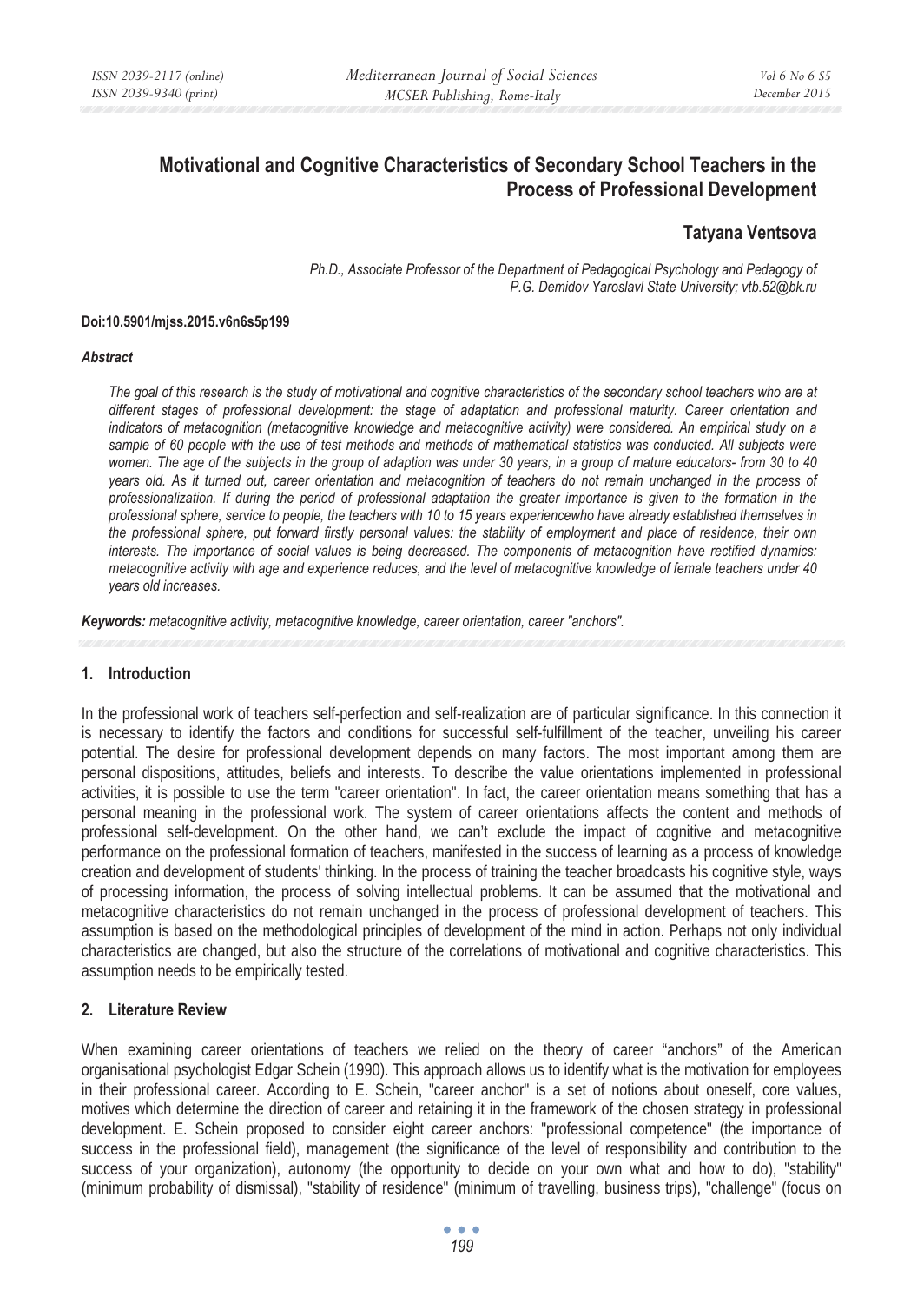| ISSN 2039-2117 (online) | Mediterranean Journal of Social Sciences | Vol 6 No 6 S5 |
|-------------------------|------------------------------------------|---------------|
| ISSN 2039-9340 (print)  | MCSER Publishing, Rome-Italy             | December 2015 |

solving the obviously difficult tasks, competition, novelty), "service" (the opportunity to use the talents for the realization of socially important goals, the ability to see the concrete results of the work), "integration of life styles" (preservation of the harmony existing between personal life and career) and "entrepreneurship" (the desire to realize your project).

E. Schein believes that personal values influence a person's ability to solve tasks which arise at work successfully. The better an individual can understandhis own career motives and values in certain areas, the more satisfaction he can get from work and career. Accordingly, the motivation to perform work will be the strongest when job assignments and responsibilities are performed in accordance with the leading career orientations and values.

In Russian psychological literature there are studies of career orientations in the teaching profession. R. Z. Sabanchieva studied the career orientation of high school teachers (Sabanchieva, 2010). N. B.Lisovskaya and K. V. Ermolina studied the career orientation of secondary school teachers (Lisovskaya & Ermolina, 2011).These results were obtained on a sample of young teachers at the stage of professional adaptation. It seems unlikely to apply them to different stages of professionalization of teachers. What attracts young teachers and contributes to their career growth ceases to be significant at later stages of professionalization. We assume that career orientationsof teachers do not remain unchanged in the process of professionalization.

Along with this, the task to study metacognitive characteristics of the teachers was set.

Not having a task of analysis of the various concepts of metacognition, we only mention some approaches to the definition of this concept. The author of the concept of metacognition is an American researcher J. Flavell (1976). Metacognition is understood as the ability to analyze one's own thinking strategies and to manage cognitive activities (Flavell, 1979).

M.A. Kholodnaya (2002) considers the concept of "metacognitive experiences", which she understands as mental structures enabling to exercise involuntary and voluntary regulation of intellectual activity. This definition extends the definition given by J. Flavell, as it includes the regulation which is carried out on subconscious level. According to M. A. Kholodnaya, metacognitive experience consists of four types of mental structures providing various forms of selfregulation of intellectual activity: involuntary intellectual control, voluntary intellectual control, metacognitive awareness and open cognitive position (Kholodnaya, 2002)

Metacognitive awareness allows to view and to track and adjust the progress of intellectual activity. In the research of Skvorcova Y. V metacognition is defined as "knowledge about one's own thinking processes and strategies, the ability for conscious reflection, change and implementation of actions based on that knowledge" (Skvorcsova, 2005, p. 72). Let us dwell on this study in more details, as metacognition has been studied on the example of pedagogical thinking which is of a particular interest. The empirical material was received on a sample of teachers of medical universities and colleges. It is emphasizes that metacognition plays a special role in the professional activity of a teacher. It was shown that the higher the level of development of metacognition, the higher the level of thinking which is increasingly approaching to supra-situational thinking. Supra-situational level of solution of pedagogical situations indicates a higher level of understanding reality, which is expressed in a person's ability to see the problem, to formulate a problematic issue, to go beyond the specific situation.

Metacognitive knowledge and metacognitive activity, as features of mental activity of teachers affect the effectiveness of teaching activity, are manifested in the methods of teaching, peculiarities of organization of educational process, lesson planning, interactions with students. Thus, we can conclude that individual aspects of the problem have been studied, but a holistic view on the dynamic patterns of motivational and cognitive characteristics of the teachers is absent.

#### **3. Tasks and Methods of Empirical Research**

The purpose of this research is to study the dynamics of career orientations and metacognition of teachers of secondary school. There were selected two groups of teachers at different stages of professionalization: at the stage of adaptation (experience from 5 years and aged under 30 years old) and sufficient professional maturity (experience from 10 to 15 years and aged 30 to 40 years old). Such periodization of professional development of teachers is adopted in the national educational psychology. The choice of these stages of professionalization for research is explained to the fact that after the period of adaptation, in the following 5 years, there is a stabilization of the professional activity of a teacher. The professional position is formed, methods of perfection of professional skills are analyzed. With this potential a teacher comes into the next period of professional development from 10 to 15 years. Further on, the professional development of teachers is stagnating, therefore, the consideration of later stages in the context of tasks is less appropriate. There were examined 60 teachers with 30 people in each group. All of the subjects were women. The collection of empirical data was conducted in the 2014-2015 academic year, by the graduate of faculty of psychology of Yaroslavl State University A. V.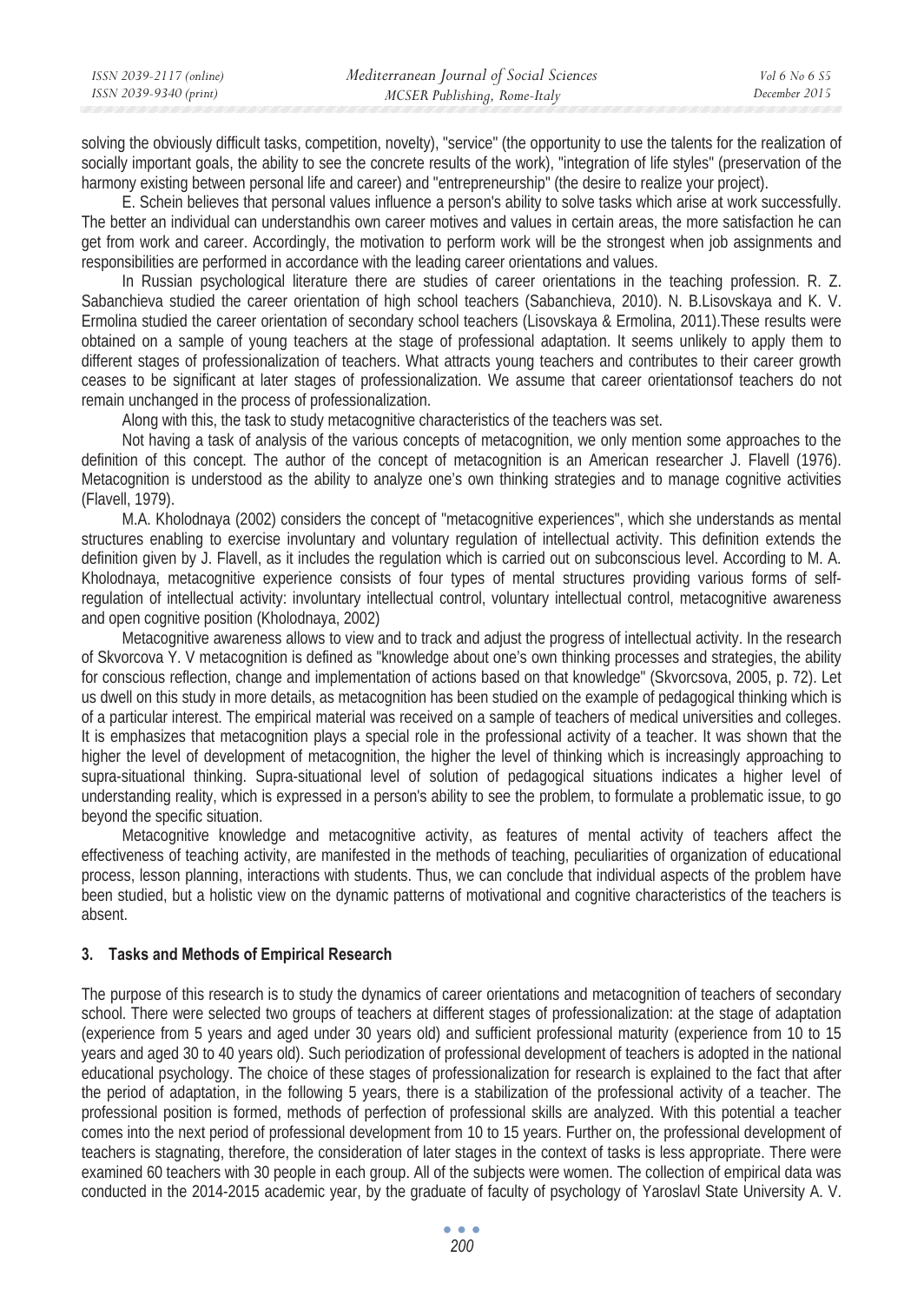| ISSN 2039-2117 (online) | Mediterranean Journal of Social Sciences | Vol 6 No 6 S5 |
|-------------------------|------------------------------------------|---------------|
| ISSN 2039-9340 (print)  | MCSER Publishing, Rome-Italy             | December 2015 |

Serebryakova in the framework of research work carried out under our supervision. The technique of "Career Anchors" by E. Schein was used to study of career orientations of young and established teachers. A comparative analysis of career orientations of young and established teachers using U - Mann-Whitney test was conducted. The technique of selfmetacognitive knowledge and metacognitive activity of S. M. Kashapov and Y. V. Skvortcova was used tostudy metacognition of young and established teachers (Skvortsova, 2005).

#### **4. Results and Discussion**

The most significant orientations of young teachers (see Table1) are the following: "service", "stability of work place", "integration of life styles". The obtained result overlaps with quality scaling and filtering research of Lisovskaya N. B. and Ermolina, V. K. (Lisovskaya & Ermolina, 2011). There in the first place is "stability of work place" and then "service" and "integration of life styles". In our study, the value is given to the service. Young teachers (under 30 years) tend to be of benefit to the people, it is important for them to realize their abilities and experience to achieve socially important goals, to see the results of their work. It is also important to have social guarantees, not to lose the job to improve professional skills. Finally, the career should not prevent the realization of other values, disrupt the usual lifestyle ("integration of life styles").

The least significance in the young teachers in our research are "challenge" and "stability of place of residence". Young teachers are not ambitious, do not seek to increase the difficulty of professional tasks. Claims for higher achievements, competition with more experienced colleagues are not expressed. Young teachers are also not demanding to the stability of residence. Many still do not have their own families, so being able to travel, business trips seem attractive. Such career orientation as "management" and "entrepreneurship" in young teachers are not significant. Similar results were obtained in the study of Lisovskaya N.B. and Ermolina K.V. that "entrepreneurship" and "management" are also less important career orientations (Lisovskaya & Ermolina, 2011).

|                                 | Experience under 5 years |                                                                   | Experience under 15 years |     |       |
|---------------------------------|--------------------------|-------------------------------------------------------------------|---------------------------|-----|-------|
| <b>Scales</b>                   |                          | Average value Standard deviation Average value Standard deviation |                           |     | р     |
| Professional competence         | 5,9                      | 1.8                                                               | 4,8                       | 1,8 | 0,044 |
| Management                      | 5,5                      | 2,2                                                               | 5,3                       | 1,8 | 0,953 |
| Autonomy                        | 6,5                      | 1,8                                                               | 5,1                       | 1.1 | 0,001 |
| Stability of work place         | 7.7                      | 1.5                                                               | 8,7                       | 1.0 | 0,005 |
| Stability of place of residence | 4.9                      | 1,6                                                               | 5.9                       | 1.3 | 0,012 |
| Service                         | 7.9                      | 1.6                                                               | 6.4                       | 1.8 | 0,001 |
| Challenge                       | 5.5                      | 1.9                                                               | 4,4                       | 1.9 | 0,017 |
| Integration of lifestyles       | 7.4                      | 1.2                                                               | 8.4                       | 1.0 | 0,001 |
| Entrepreneurship                | 5,7                      | 2,2                                                               | 5,7                       | 2,3 | 0,976 |

**Table 1.** Career Orientation of Teachers at Different Stages of Professionalization

Another picture can be seen in the experienced teachers. It is also a sample of women aged under 40 years old. The most important career orientations are "stable work", "integration of lifestyles." This means that for experienced teachers stability is important, as a social guarantee of a source of revenue that it does not infringe upon the personal interests, and gives an opportunity to devote oneself to the family. Personal interests take on a great value. The motive of "service" having the highest social value, is relegated to the third place. Female teachers, having worked for more than 10 years, established themselves professionally, made the most of their career aspirations. It seems no longer an important for them to have promotion in the professional sphere, the desire to improve skills, to increase the difficulties of professional tasks. Career orientation of "professional competence" and "challenge" occupy the last place in the hierarchy of values. Greater importance in comparison with these values is attained to stability, attachment to the home, the family, the lack of relocations and business trips.

When comparing the career orientations of beginners and experienced teachers there are significant differences (U-Mann-Whitney test) of all orientations except "entrepreneurship" and "management". It is believed that with age and experience the orientation "management" is enhanced. In our case, this was not confirmed. Apparently, the period of 10 years is not sufficient to change. The value of "entrepreneurship" is not changed. It can be assumed that education is not the scope for the implementation of entrepreneurship, innovation, the implementation of the projects. A teacher works in the framework of the curriculum and methodical guidelines in the situation of control over the content and methods of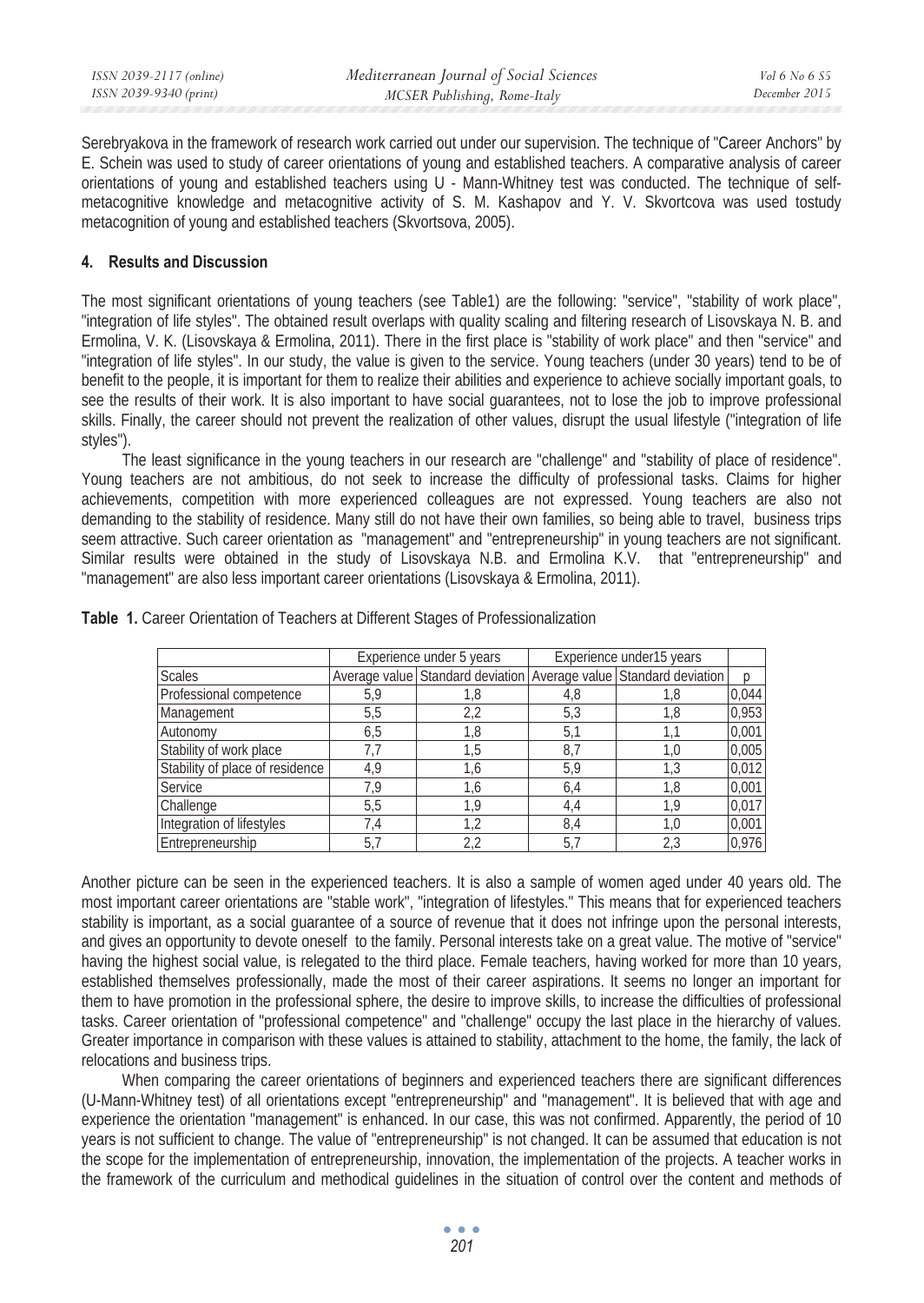work.

Young teachers to a greater extent compared with experienced teachers have pronounced career orientation of "professional competence", "autonomy", "service" and "challenge" in comparison with the experienced teachers. Thus, young teachers in comparison with experience done are more focused on achieving success in the professional field, to being released from organizational rules, regulations and restrictions. It shows a desire to do the work in their own way, at their own pace and standards. Career is perceived as a way to implement their own freedom. Also, young teachers are focused on bringing benefits to society, on the possibility to use to the maximum their skills and experience to implement important social objectives and to respond to challenges and overcome difficulties. Teachers at the stage of adaptation of the profession are seeking to achieve concrete results, recognition, they are aimed at achieving a certain level of professional skill. Young teachers' motives of professional work still do not compete with the motives to devote themselves to the family, children and husband.

Experienced teachers to a greater extent rather than young teachers have a pronounced orientation to "stable work", "stable place of residence" and "integration of lifestyles." This orientation is on security, economic stability, the minimum probability of layoffs. It is more important to stay on the same position than to get a new job in a new place, even if this is a promotion. The focus on the importance of balancing family and career with the minimum disruption of normal life style is traced. Teachers with experience already realized themselves in the professional sphere, achieved certain results. The established habits and determined status are not conducive to a desire for change, the search for a new place of residence and work. In addition, for female teachers, family, work and leisure are equally important. They strive for harmony of these spheres of life.

We analyze the results of the research of metacognitive knowledge and metacognitive activity of young and established teachers. Figure 1 shows the differences in metacognitive knowledge and metacognitive activity of young and established teachers.

Comparative analysis showed the presence of a number of significant differences. Young teachers have more evident metacognitive activity: average value is 12.6, but established teachers have 10.6. ( $P = 0.000001$ , differences are significant). Compared with established teachers, young teachers have a higher usage of components of metacognitive activity that are responsible for conscious control and regulation of their own intellectual behavior that is arbitrary intellectual control. These results may be related to the fact that young teachers tend to carefully monitor their behavior and use of any knowledge, as the lack of practical skills that develop with increasing of experience, can lead to a lack of results, or adverse effects. Thus, young teachers are seeking higher conscious control of their intellectual behavior.

Established teachers have more pronounced metacognitive knowledge: the average value is 15.0 and young teachers have average 13.2 for metacognitive knowledge ( $P = 0.023$ , difference is significant). Thus, compared to younger teachers, established teachers have a higher metacognitive awareness (knowledge of their individual intellectual qualities and the ability to evaluate them), allowing to view and track the progress of their intellectual activity with a correction some of its parts when necessary. These results can be explained by the fact that teachers, possessing great experience, really have a good understanding of their own cognitive mental processes (attention, memory, thinking), understanding the ease of acquisition of new knowledge and its ability to cope with various situations. They are able to apply the skills that effectively resolve any problem, including professional, and to regulate and correct the less suitable for a particular situation. This knowledge is formed with the help of the existing practical experience.



**Figure 1.** Metacognitive knowledge and metacognitive activity of young and established specialists

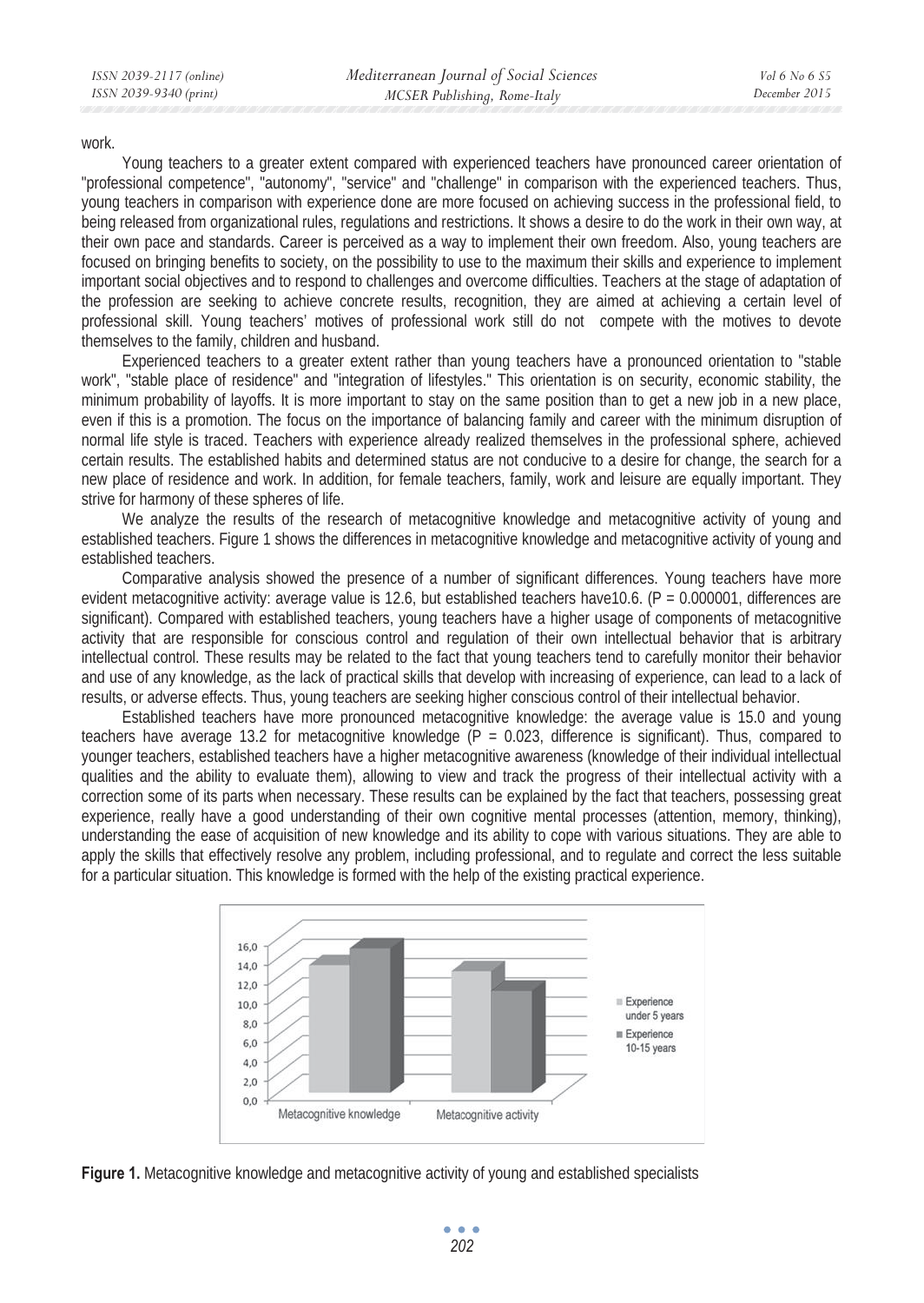| ISSN 2039-2117 (online) | Mediterranean Journal of Social Sciences | <i>Vol</i> 6 No 6 S5 |
|-------------------------|------------------------------------------|----------------------|
| ISSN 2039-9340 (print)  | MCSER Publishing, Rome-Italy             | December 2015        |

To investigate the relationship of career orientations and metacognition of young and established teachers the Spearman method of rank correlation was used. Correlation pleiads were built based on the obtained results.

For young teachers metacognitive knowledge is positively correlated with career orientations such as "professional competence» (r = 0,56 p <0,01), «management» (r = 0,39 p <0,05), «service» (r = 0,64 p <0,01), «challenge» (r = 0,36 p  $<$ 0,05) and "entrepreneurship» ( $r = 0.48$  p $<$ 0,01). Thus, the higher the evaluation of the functioning of their intellectual processes, opportunities to acquire new knowledge by young teachers, the more they tend to develop and improve their skills and talents to achieve success in the professional field. Leadership tendencies and a desire to take on more responsibility, to create new projects, while seeking to be of benefit the people, respond to the challenges and overcome the obstacles are more often manifested. There are also aspirations and ideas for creating and running their business, private practice.

These results can be explained by the fact that high evaluation of their abilities byteachers of young age, undoubtedly, leads to the desire to implement them, while the more teachers employ their skills and talents, the more they get experience, which in turn leads to the completion of knowledge. The accumulation of specific knowledge and appreciation of their abilities can lead to a desire to further gaining experience and organization of various events and projects. The dominance of the set of career values in conjunction with metacognitive knowledge may indicate a desire to make the most of possessed knowledge to gain experience.

Metacognitive activity of young teachers ispositively correlated with such careerorientations as "professional competence» (r = 0,44 p <0,01), «management» (r = 0,53 p <0,01), «autonomy» (r = 0,63 p <0,01), «service» (r = 0,47 p  $<$ 0,01), «challenge» (r = 0,7 p $<$ 0,01) and "entrepreneurship» (r = 0 72 p $<$ 0,01). Thus, the more often young teachers use their skills and manage their own intellectual processes, the more they are eager to develop in their professional field, to achieve success. More often appear leadership tendencies and a desire to take on more responsibility, desire for higher incomes is being increased. The desire to exercise their skills and abilities at their own discretion and initiative is being increased. It is also important to bring benefits to people, society, the ability to maximize the use of one's abilities. In addition to that a desire to respond to challenges and overcome difficulties in the professional sphere turns out to be increased. The desire and ideas to establish and maintain their businesses, private practice grow up.

These results can be explained by the fact that the more young teachers employ their skills, seek to manage and control their intellectual processes, the more experience they get. Thus, as they gain experience and continue to use their skills, there is a desire to develop and acquire other skills that are necessary in the profession and use them to succeed, to be of benefit to people, and create new activities and projects. At the same time active use of their skills promotes the desire to continue to rely on themselves, their professionalism and the results that have already been achieved.

In established teachers metacognitive knowledge is positively correlated with career orientations of "professional competence» ( $r = 0.72$  p <0.01) and "management» ( $r = 0.57$  p <0.01). Thus, the higher the evaluation of functioning of their intellectual processes, ability to acquire new knowledge by established teachers, the more they seek to develop their abilities and talents in the professional field, to achieve success, and besides, they also are more focused on the implementation of leadership trends and generation of more income . Accumulated knowledge in the course of professional activities may determine the dominance of orientation to the use of their talents and abilities in professional activities, as well as to comply with the desire for a higher payment for their work. Obviously, the higher established teachers assess their level of professionalism, the more they are focused on a proportionate compensation, in terms of income and recognition.

Metacognitive activity in the existing teachers is positively correlated with such career orientations as "autonomy»  $(r = 0.41 \text{ p} < 0.05)$ , «challenge» (r = 0.32 p <0.05) and "entrepreneurship» (r = 0.3 p <0.05). That is, the more pronounced is the intelligent control of the teachers, the more they are focused on the implementation of professional work in their own way. There is an increase in desire to solve complex problems, overcome difficulties, create new activities and projects. These results can be explained by the fact that the experience and skills of established teachers allow to direct their interest to more complex goals and objectives. The desire to plan their work based on their own opinions, to develop new promising projects is being increased. In addition, the active use of their own intellectual processes contributes to the development of their own style and peculiarities of activities.

When comparing structures of motivational-cognitive properties in young and established teachers the general trend can be found. Both young and established teachers with higher metacognitive activity increasingly focused on "autonomy", "challenge" and "entrepreneurship". Both young and established teachers with a higher metacognitive activity are in a greater degree oriented on "professional competence" and "management".